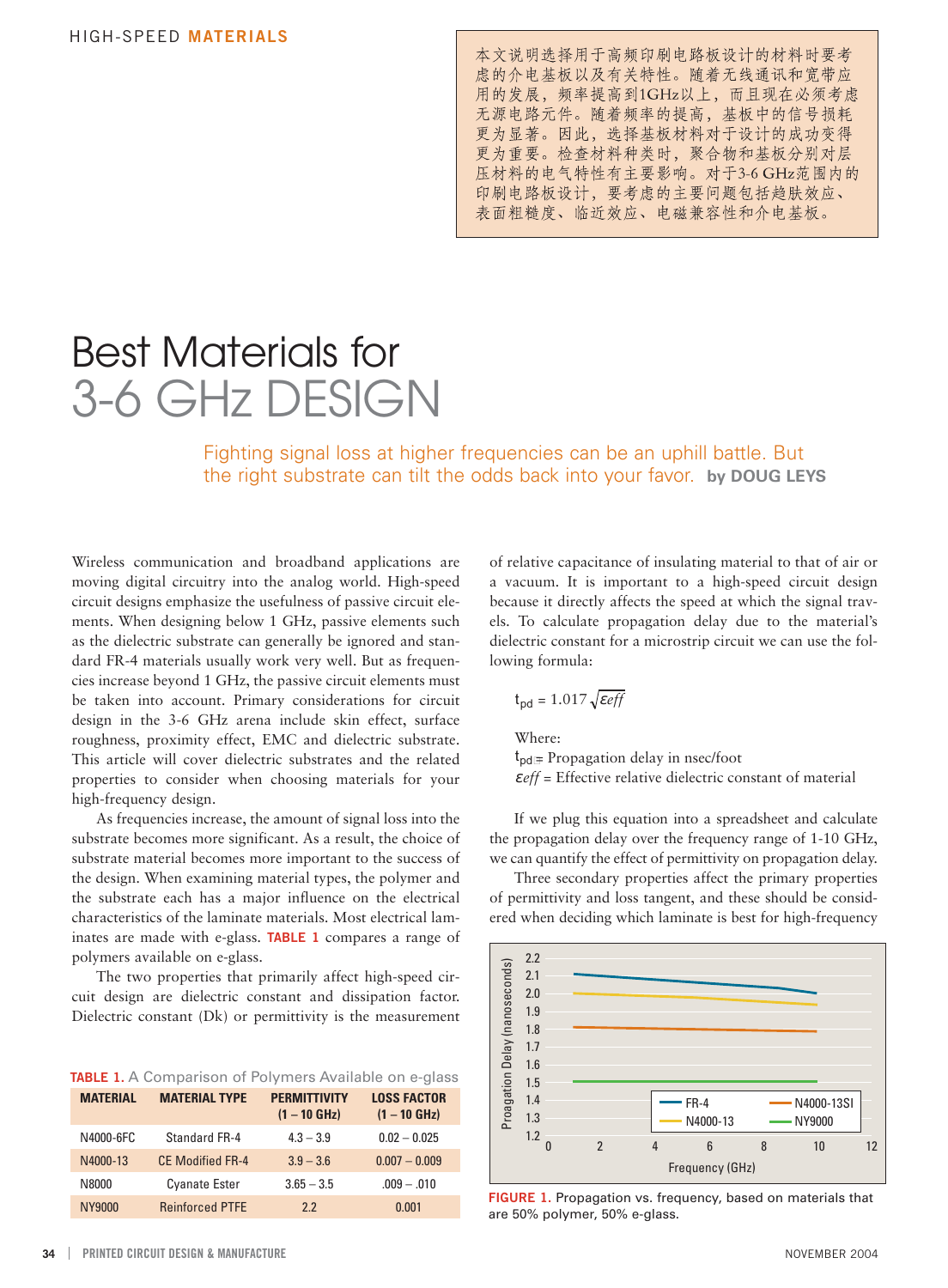

**FIGURE 2.** Permitivity vs. percent resin content.



design. They are resin percentage, moisture absorption and more stable over extreme temperatures. temperature. **FIGURE 1** is based on a material that is 50% Dissipation factor (Df) or loss tangent is the amount of polymer and 50% e-glass. If the resin content is changed, energy dissipated (electrical loss) into an insulating material there is a corresponding change in permittivity and propaga- when voltage is applied to the circuit. It directly affects the



**FIGURE 4.** Dk vs. temperature at 10 GHz.

resin content within the range of typical prepreg and laminate.

Remember that different polymers absorb moisture at different rates. Since H20 has a very high permittivity (≈80), even a small amount of water can have a detrimental effect on a laminate material's performance. The numbers in **FIG-URE 3** were generated by placing a material in a pressure cooker for one hour and retesting Dk and Df using a split post cavity at 2 GHz and 10 GHz. Figure 3 illustrates a 2-5% change in permittivity from moisture absorption.

Temperature is not a major factor in the range of ambient conditions, but if the temperature range is extreme it should be taken into account. Different materials are more or FIGURE 3. Three materials' permitivity, before and after mois-<br>less stable when comparing permittivity are temperature. As ture absorption. **FIGURE 4** illustrates, a material such as N4000-13 not only starts out lower than standard FR-4 in permittivity but is also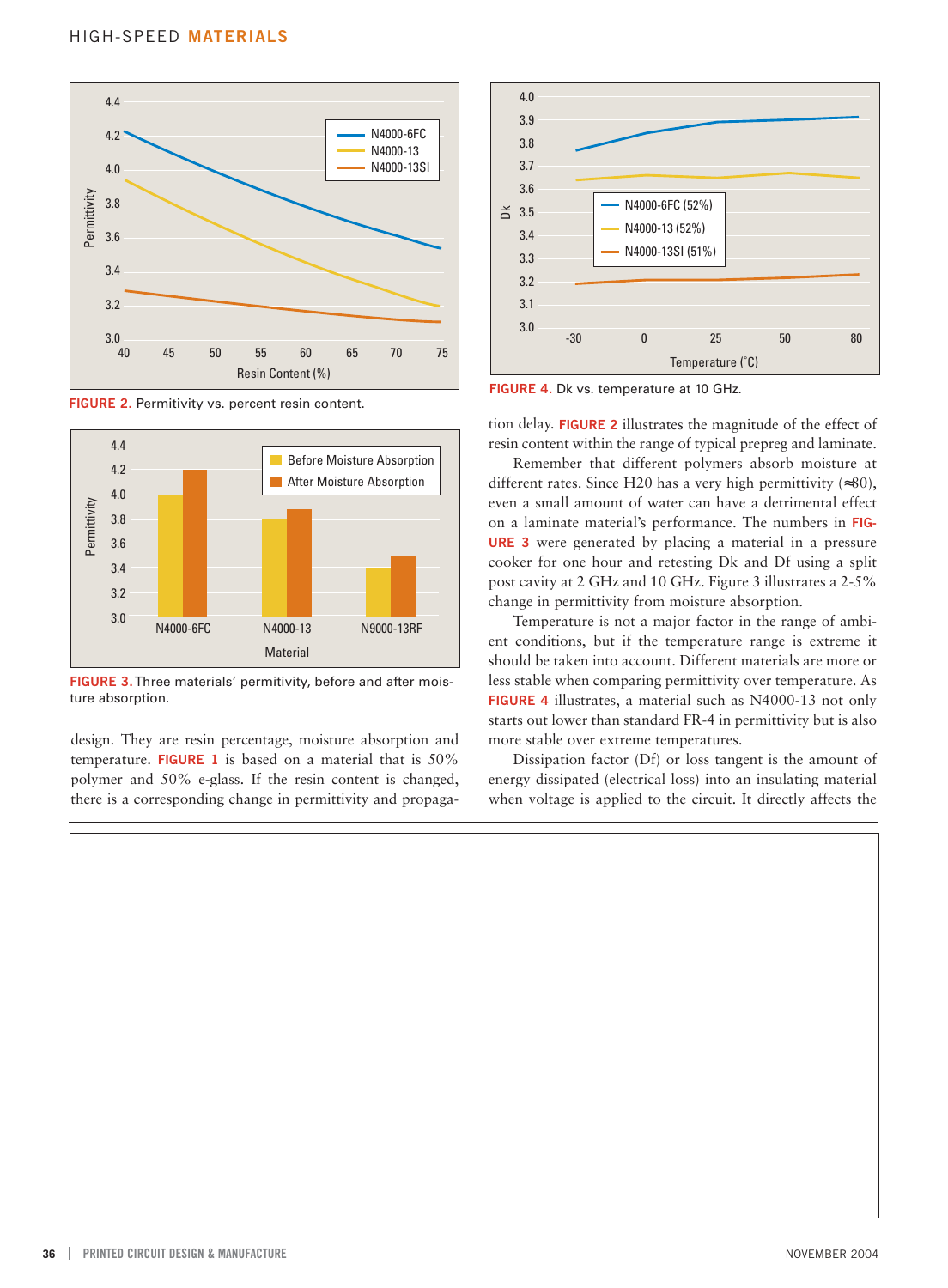

**FIGURE 5.** Attenuation vs. frequency at 5 GHz.

amount of signal loss or attenuation. drops 13% to -8.9dB. See **FIGURE 5**. The amount of attenuation can be esti- As with permittivity, loss tangent

Where

 $\alpha$  = Attenuation in dB/in *f* = Frequency component in GHz tan (δ) = Material dissipation factor ε*eff* = Effective relative dielectric constant of the material

If we plug this equation into a spreadsheet and calculate the attenuation from 1-10 GHz we can see that at higher frequencies the material's influence becomes more important. At 5 GHz and 20 inches of circuit length we will see an attenuation of -10.3 dB when using a standard FR-4. By using a low Dk/low loss product like N4000 13SI, the attenuation from materials

**TABLE 2.** Loss Tangent and Permittivity of e-glass and Two Alternatives, SI glass and an LCP Random Fiber Substrate, All Tested Between 3 and 5 GHz

| <b>SUBSTRATE</b><br><b>MATERIAL</b> | $\epsilon$ | <b>TAN</b> $(\delta)$ |
|-------------------------------------|------------|-----------------------|
| e-glass                             | 6.5        | .006                  |
| SI glass                            | 4.5        | .004                  |
| I CP                                | 29         | .002                  |

mated with the following formula: also suffers from moisture absorption, as shown in **FIGURE 6**. Here, too, the  $\alpha = 2.3 \cdot f \cdot \tan(\delta) \cdot \sqrt{\epsilon_{eff}}$  effect of moisture is greater on the standard FR-4 product. Less moisture yields the benefit of a lower loss tangent, as well as less variation.

> But temperature also affects loss tangent. **FIGURE 7** illustrates how an increase in temperature causes a large corresponding increase in loss tangent for standard FR-4 products such as N4000-6FC, but has much less of an effect on a modified FR-4 such as N4000-13.

> Composite permittivity is a function of the volume fraction. Since substrate can make up as much as 60% of the composite, the substrate used in the manufacture of prepreg and laminates can have a dramatic influence on the properties affecting high-speed design.



**FIGURE 6.** After moisture absorption, the N4000-6FC standard FR-4 has the biggest change in loss tangent.